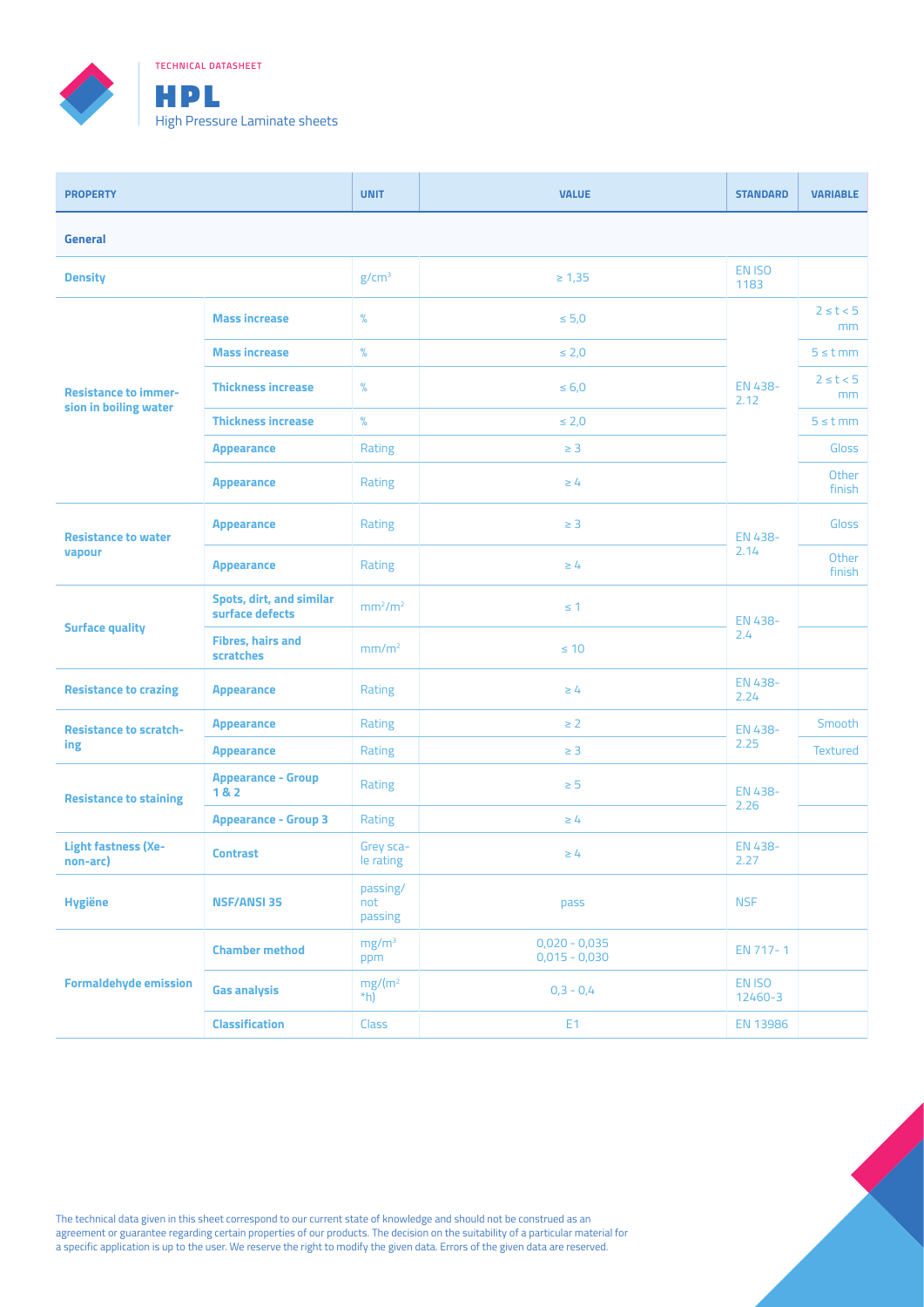

**TECHNICAL DATASHEET**

| <b>PROPERTY</b>                                                        |                                                | <b>UNIT</b>        | <b>VALUE</b>                        | <b>STANDARD</b>        | <b>VARIABLE</b>                           |  |
|------------------------------------------------------------------------|------------------------------------------------|--------------------|-------------------------------------|------------------------|-------------------------------------------|--|
| <b>General</b>                                                         |                                                |                    |                                     |                        |                                           |  |
|                                                                        | <b>Individual VOC's</b>                        | <b>TLV</b>         | $\leq 0.1$                          |                        |                                           |  |
|                                                                        | Formaldehyde                                   | ppm                | $\leq 0.025$                        |                        | <b>Greenguard Certificati-</b>            |  |
|                                                                        | <b>Total VOC</b>                               | mg/m <sup>3</sup>  | $\leq 0.25$                         | on Low Chemical Emis-  |                                           |  |
| <b>Volatile Organic Chemi-</b><br>cal Emissions                        | <b>Total Aldehydes</b>                         | ppm                | $\leq 0.05$                         | sion UL 2818 according | to EPA TO-17 e ASTM                       |  |
|                                                                        | 4-Phenylcyclohexene                            | mg/m <sup>3</sup>  | $\leq 0.0033$                       |                        | D 6196 EPA TO-11A e<br><b>ASTM D 5197</b> |  |
|                                                                        | Total respirable par-<br>ticles                | mg/m <sup>3</sup>  | $\leq 0.025$                        |                        |                                           |  |
| <b>Contact with food -</b><br><b>Overall migration</b>                 | 3% acetic acid                                 | mg/dm <sup>2</sup> | < 10                                | EN 1186-<br>3          | $24h$ $\omega$<br>$40^{\circ}$ C          |  |
|                                                                        | 50% ethanol                                    |                    |                                     | EN 1186-<br>3          | $24h$ @<br>$40^{\circ}$ C                 |  |
|                                                                        | 95% ethanol                                    |                    |                                     | EN 1186-<br>14         | $24h$ $\omega$<br>$40^{\circ}$ C          |  |
|                                                                        | <b>Isooctane</b>                               |                    |                                     | EN 1186-<br>14         | $24h$ $\omega$<br>$40^{\circ}$ C          |  |
| <b>Cotact with food -</b><br><b>Formaldehyde specific</b><br>migration | 3% acetic acid                                 | mg/kg              | < 15                                | <b>EN</b><br>13130-23  | $24h$ $\omega$<br>$40^{\circ}$ C          |  |
| <b>Evaluation of micro-or-</b><br>ganisms action                       | Microbial growth -<br>smooth finish            | Rating             | 0 - no microbal growth              | EN ISO<br>846          | Smooth                                    |  |
|                                                                        | <b>Microbial growth - Tex-</b><br>tured finish | Rating             | 1 - slight and slow microbal growth |                        | <b>Textured</b>                           |  |

## **Mechanical**

| <b>Resistance to surface</b><br>wear                    | <b>Initial Point</b>                                                   | Revoluti-<br>ons | $\geq 150$             | EN 438-<br>2.10 |  |
|---------------------------------------------------------|------------------------------------------------------------------------|------------------|------------------------|-----------------|--|
| <b>Resistance to impact</b><br>with large diameter ball | <b>Indentation diameter 2</b><br>$st$ < 6 mm with 1.4 m<br>drop height | mm               | $h1400/d \le 10$       | EN 438-<br>2.21 |  |
|                                                         | Indentation diameter 6<br>$\leq$ t mm with 1.8 m drop<br>height        | mm               | $h$ 1800 / d $\leq$ 10 |                 |  |
| <b>Flexural modulus</b>                                 | <b>Stress</b>                                                          | <b>MPa</b>       | $\geq 9000$            | EN ISO<br>178   |  |
| <b>Flexural strength</b>                                | <b>Stress</b>                                                          | <b>MPa</b>       | $\geq 80$              | EN ISO<br>178   |  |

The technical data given in this sheet correspond to our current state of knowledge and should not be construed as an agreement or guarantee regarding certain properties of our products. The decision on the suitability of a particular material for a specific application is up to the user. We reserve the right to modify the given data. Errors of the given data are reserved.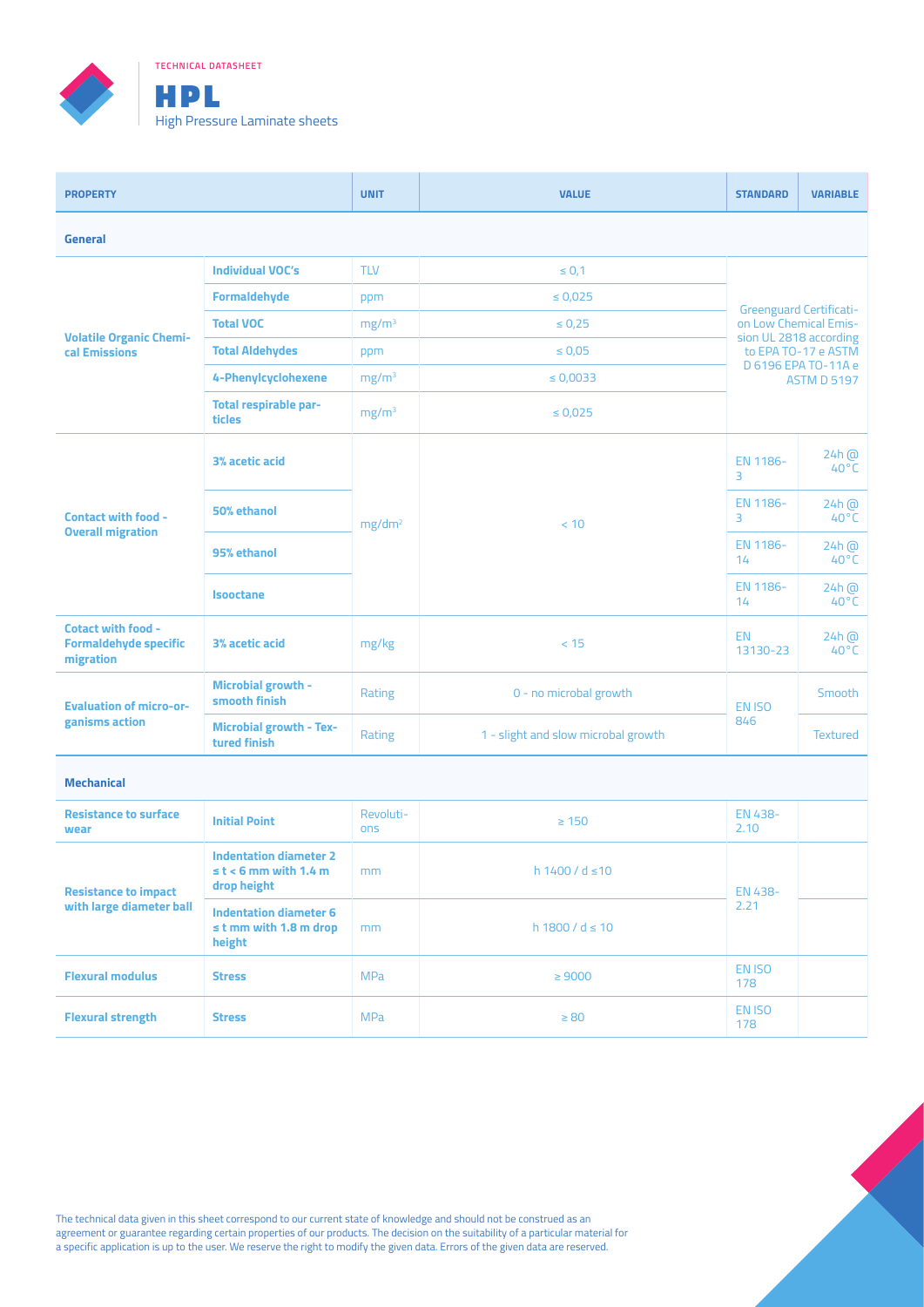

**TECHNICAL DATASHEET**

| <b>PROPERTY</b>                                          |                                         | <b>UNIT</b>         | <b>VALUE</b> | <b>STANDARD</b> | <b>VARIABLE</b>                 |  |  |
|----------------------------------------------------------|-----------------------------------------|---------------------|--------------|-----------------|---------------------------------|--|--|
| <b>Thermal</b>                                           |                                         |                     |              |                 |                                 |  |  |
|                                                          | <b>Appearance</b>                       | Rating              | $\geq$ 3     | EN 438-<br>2.16 | Gloss                           |  |  |
| <b>Resistance to dry heat</b><br>(160 °C/20')            | <b>Appearance</b>                       | Rating              | $\geq 4$     |                 | Other<br>finish                 |  |  |
|                                                          | <b>Appearance</b>                       | Rating              | $\geq$ 3     | EN 438-<br>2.18 | Gloss                           |  |  |
| <b>Resistance to wet heat</b><br>(100 °C/20')            | <b>Appearance</b>                       | Rating              | $\geq 4$     |                 | Other<br>finish                 |  |  |
| <b>Dimensional stability at</b><br>elevated temperatures | <b>Cumulative dimensional</b><br>change | Longitu-<br>dinal % | $\leq 0.40$  | EN 438-<br>2.17 | $2 \leq t < 5$<br><sub>mm</sub> |  |  |
|                                                          | <b>Cumulative dimensional</b><br>change | Longitu-<br>dinal % | $\leq 0.30$  |                 | $5 \leq t$ mm                   |  |  |
|                                                          | <b>Cumulative dimensional</b><br>change | Trans-<br>veral %   | $\leq 0.80$  |                 | $2 \leq t < 5$<br>mm            |  |  |
|                                                          | <b>Cumulative dimensional</b><br>change | Trans-<br>veral %   | $\leq 0,60$  |                 | $5 \leq t$ mm                   |  |  |
| <b>Thermal resistance / conductivity</b>                 |                                         | W/mK                | $0,2 - 0,5$  | <b>EN 12664</b> |                                 |  |  |

## **Dimensional tolerances**

|                                   |      | $\pm$ 0,20   |                | $2,0 \leq t <$<br>$3,0$ mm  |
|-----------------------------------|------|--------------|----------------|-----------------------------|
| <b>Thickness tolerance</b>        | mm   | ± 0,30       | EN 438-<br>2.5 | $3,0 \leq t <$<br>$5,0$ mm  |
|                                   |      | ± 0,40       |                | $5,0 \leq t <$<br>$8,0$ mm  |
|                                   |      | ± 0,50       |                | $8,0 \leq t <$<br>12,0 mm   |
|                                   |      | $\pm$ 0,60   |                | $12,0 \le t <$<br>$16,0$ mm |
|                                   |      | ± 0,70       |                | $16,0 \le t <$<br>20,0 mm   |
|                                   |      | ± 0,80       |                | $20,0 \leq t <$<br>25,0 mm  |
|                                   |      | to be agreed |                | $t \geq 25,0$               |
| <b>Length and width tolerance</b> | mm   | $+10/-0$     | EN 438-<br>2.6 |                             |
| <b>Straightness of edges</b>      | mm/m | $\leq 1,5$   | EN 438-<br>2.7 |                             |
| <b>Squareness</b>                 | mm/m | $\leq 1,5$   | EN 438-<br>2.8 |                             |

The technical data given in this sheet correspond to our current state of knowledge and should not be construed as an agreement or guarantee regarding certain properties of our products. The decision on the suitability of a particular material for a specific application is up to the user. We reserve the right to modify the given data. Errors of the given data are reserved.